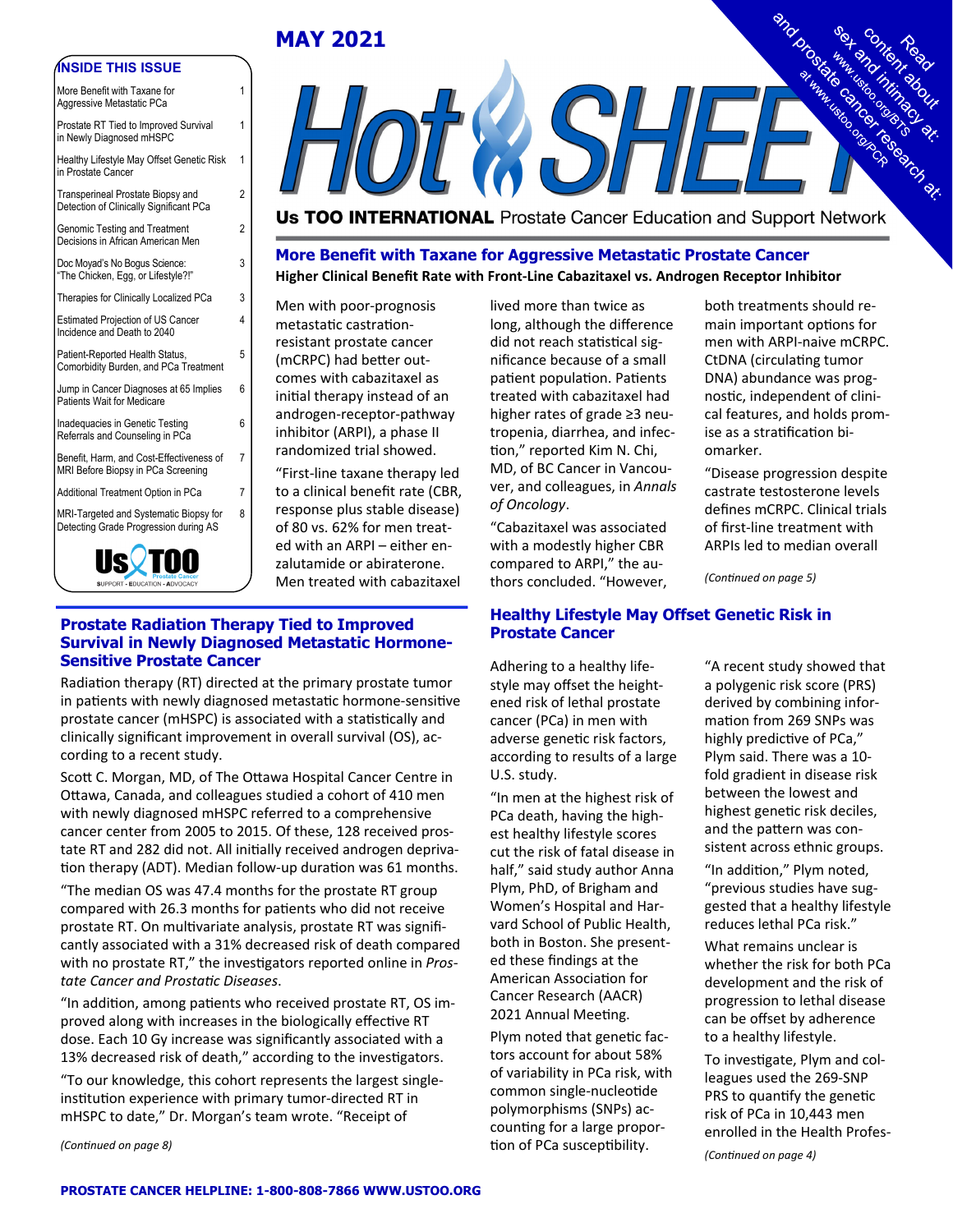**This Issue of the Us TOO Prostate Cancer** *Hot SHEET* **is made possible by charitable contribuƟons from** 



#### *AND PEOPLE LIKE YOU!*

Items contained in Us TOO publications are obtained from various news sources and edited for inclusion. Where availa‐ ble, a point‐of‐contact is provided. Refer‐ ences to persons, companies, products or services are provided for information only and are not endorsements. Readers should conduct their own research into any person, company, product or service, and consult with their loved ones and personal physician before deciding on any course of action.

Information and opinions expressed in this publication are not recommendations for any medical treatment, product service or course of action by Us TOO International, Inc., its officers and directors, or the editors of this publication. For medical, legal or other advice, please consult professional(s) of your choice.

#### *Hot SHEET* **Editorial Team:**

Jonathan McDermed, PharmD Tim Mix

#### **Us TOO International Staff:**

Tracy Cameron, Office Manager James Hutson, Development Director Terri Likowski, Program Director **–** Support Group Svcs. (336) 842‐3578 Tim Mix, Communications Director Rebecca Bouck, Project Manager

#### **2021 Us TOO Board of Directors:**

*ExecuƟve CommiƩee/Officers*  Marty Chakoian, Board Chair Alan Goldman, Treasurer Jon Poindexter, Secretary

#### *Directors*

Stuart Gellman James Kearns Laurence Klotz Stacy Loeb

Adam B. Murphy Lester J. Raff Jim Schraidt

Us TOO InternaƟonal, Inc. is incorporated in the state of Illinois and recognized as a 501(c)3 not-for-profit charitable corporation **Donations/gifts to Us TOO** 

# **are tax deducƟble**

2720 S. River Rd., Ste. 112, Des Plaines, IL 60018 T: (630) 795‐1002 / F: (630) 795‐1602

**Website: www.ustoo.org**  Copyright 2021, Us TOO International

#### **Transperineal Prostate Biopsy Improves the Detection of Clinically Significant Prostate Cancer Among Men on Active Surveillance**

Meyer AR, Mamawala M, Winoker JS, landis P, Epstein JI, et al.

*J Urol* **205: 1069‐1074, 2021** 

**Purpose:** Transperineal pros‐ tate biopsy offers improved sampling of the anterior prostate compared to the transrectal approach. The objective of this study was to determine if transperineal prostate biopsy is associated with an increased incidence of cancer upgrading among men on active surveillance (AS) for very low‐ or low‐risk prostate cancer (PCa).

**Materials and Methods:** Our AS registry was queried to identify men who underwent a surveillance biopsy follow‐ ing the introduction of transperineal prostate biopsy. Patients were dichotomized by the type of biopsy per‐ formed. The baseline charac‐ teristics and rates of cancer upgrading were compared between groups.

**Results:** Between November 2017 and June 2020, 790 men with very low‐ or low‐ risk PCa underwent a surveil‐ lance biopsy. In total, 59 of 279 men (21.2%) in the transperineal prostate biopsy group were upgraded to grade group ≥2 as compared to 75 of 511 (14.7%) in the transrectal biopsy group (p=0.01, *a staƟsƟcally significant difference*). Among pa‐ tients who were upgraded to grade group ≥2, 26 of 59 (44%) had grade group ≥2 detected in the anterior/ transition zone with transperineal prostate biopsy compared to 14 of 75 (18.7%) with transrectal bi‐ opsy (p=0.01, *a staƟsƟcally significant difference*). Addi‐ tionally, 17 of 279 men (6.1%) who underwent trans‐ perineal prostate biopsy

were upgraded to grade group ≥3 vs. 17 of 511 (3.3%) who underwent transrectal biopsy ( $p=0.05$ ). After adjusting for age, prostate specific antigen density, use of magnetic resonance imaging, and number of prior transrectal biopsies, trans‐ perineal prostate biopsy was significantly associated with upgrading to grade group ≥2 (OR 1.49, 95% CI 1.11‐2.19, p=0.01).

**Conclusions:** Among men on active surveillance for very low‐ or low‐risk PCa, trans‐ perineal prostate biopsy was associated with an increased likelihood of upgrading to clinically significant PCa. This is likely due to improved sampling of the anterior prostate with the transper‐ ineal approach.

#### **Impact of a Genomic Test on Treatment Decision in a Predominantly African American Population with Favorable-Risk Prostate Cancer, a Randomized Trial**

Murphy AB, Abern MR, Liu L, et al. *J Clin Oncol***, E‐Pub 09 April 2021** 

**Purpose:** The Genomic Pros‐ tate Score (GPS), performed on biopsy tissue, predicts adverse outcomes in pros‐ tate cancer (PCa) and has shown promise for improving patient selection for active surveillance (AS). However, its impact on treatment choice in high‐risk popula‐ tions of African Americans is largely unknown and, in gen‐ eral, the effect of GPS on this difficult decision has not been evaluated in random‐ ized trials.

**Methods:** Two hundred men with very low‐ to low‐ intermediate‐risk PCa from 3 Chicago hospitals (70% Black, 16% college graduates) were randomly assigned at diagno‐ sis to standard counseling, with or without a 12‐gene

GPS assay. The primary end point was treatment choice at a second postdiagnosis visit. The proportion of men choosing AS was compared, and multivariable modeling was used to estimate effects of various factors on AS ac‐ ceptance.

**Results:** AS acceptance was high overall, although mar‐ ginally lower in the interven‐ tion group (77 vs. 88%;  $P =$ 0.067), and lower still when men with inadequate speci‐ mens were excluded (P = 0.029). Men with lower health literacy who received a GPS were seven‐fold less likely to choose AS compared with controls, whereas no difference was seen in men with higher health literacy  $(P_{interaction} = 0.022)$ . Among

men with low-intermediaterisk, 69% had GPS values consistent with unfavorable intermediate‐ or high‐risk cancer. AS choice was also independently associated with a family history of PCa and having health insurance.

**Conclusion:** In contrast to other studies, the net effect of the GPS was to move pa‐ tients away from AS, primarily among men with low health literacy. These find‐ ings have implications for our understanding of how prog‐ nostic molecular assays that generate probabilities of poor outcome can affect treatment decisions in di‐ verse clinical populations.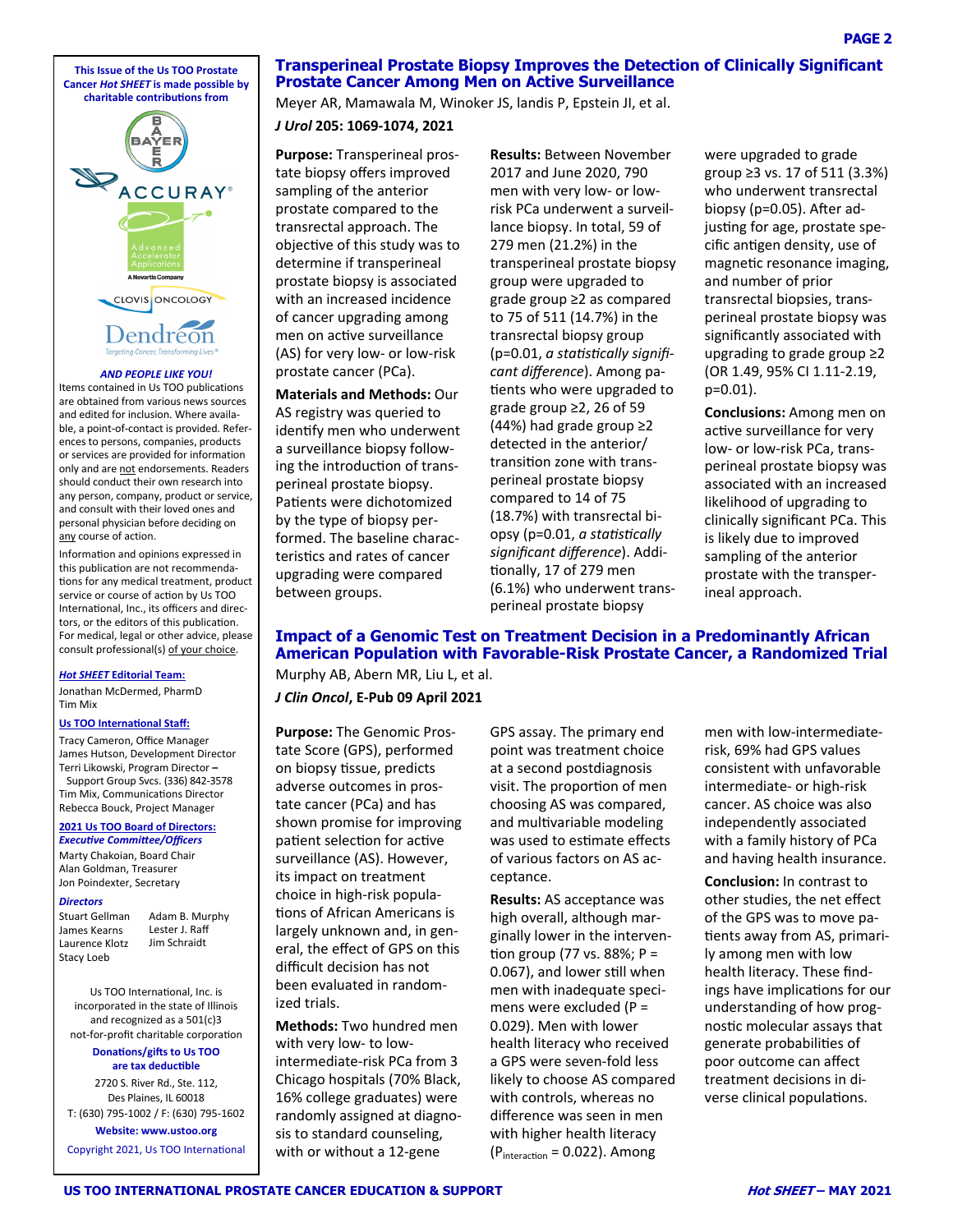#### **Doc Moyad's What Works & What is Worthless Column – Also Known as "No Bogus Science" Column**

#### **"The Chicken, Egg, or Lifestyle?!"**

Mark A. Moyad, MD, MPH, University of Michigan Medical Center, Department of Urology **Editor's Note:** Us TOO invites certain physicians and others to provide information and commentary for the *Hot SHEET* to enrich its content to empower the reader. This column contains the opinions and thoughts of its author and are not necessarily those of Us TOO International.

You know the jaded intro‐ spective philosophical ques-Ɵon… was it the "chicken or the egg" that came first? We are missing the true meaning of its implication in the Moyad world. There are 1000s upon 1000s of dietary studies released each year and I watch many folks utilize a select number of them to make an argument as to why a certain beverage or food is 100% wonderful or evil. But, what gets missed in the arguments of primarily observa‐ tional studies is that it is nearly impossible to pin the blame, or even the good, on one food product. It could, in reality, be the comprehen‐ sive ("sum of what you do and that occurs to you") life‐ style issues, or benefits, or risks that could be the real answer to the dilemma and this, my friends and foes, never seems to garner the attention it deserves. So we are going to give it some attention here.

This brings us to one of the largest (over 500,000 people) comprehensive observational studies ever in the U.S. that recently found increasing your consumption of whole eggs could increase the risk of dying younger from all causes. Yikes, that does not get me "eggcited" to eat eggs, which I do like very much, once in a while ‐ not often, but once in a while (phew ‐ got out of that con‐ troversy). Basically, the con‐ sumption of whole eggs and dietary cholesterol in the study were "associated" with a higher risk of dying earlier from all-causes, including cardiovascular disease (CVD) and cancer. Notice how the authors use the words "associated" because they

cannot prove cause and effect, but an association. When you read through the entire study, which I did because I have no social life, then you notice something in the group of people consum‐ ing the highest amounts of eggs. As a group, subjects were more likely to be in poor health, less likely to use common preventive medicines, consumed the least amount of fiber, less nuts, less beans, less fruits, less veggies, less whole grains (emphasis on "less"), had the highest amount of red meat consumption, lowest scores of a comprehensive eating index questionnaire, more likely to currently smoke and be of a higher body mass index (BMI), blah, blah, blah.

Lifestyle changes rely on MO‐ MENTUM, so the more and more healthy behaviors you incorporate, then the more momentum you have to keep going and adding more and more healthy changes. The person who quits smoking begins to think about diet, then exercise, then blood cholesterol, blood pressure, sugar, etc. Thus, I believe the researchers from this great study also found those con‐ suming egg white/substitutes had a lower risk of dying from most of these same diseases. However, remem‐ ber, the antithesis is true. As you follow less healthy be‐ haviors, it gets easier and easier to add even more un‐ healthy behaviors to your lifestyle. You smoke or use tobacco, it is then easier to drink too much, exercise even less, pay less attention to diet, sleep more poorly, blah, blah, blah.

Statisticians (keep in mind this is also part of my back‐ ground, so I am criticizing myself here) love to say in these studies that they cor‐ rected or statistically adjusted for all these behaviors, but if you know statistics, then you know there is no way all of these factors can be truly accounted for by a quesƟonnaire because there are unappreciated behaviors that will never be picked up in any study. So, people walk away "pecking" (get it?) or picking solely on the egg when there is a greater lesson here to be learned.

So, what did come first, the chicken, or the egg? Who cares!? First I want to know what was going on in the life or the environment of that chicken, or that egg, that needs to change, so it can potentially live longer and better, and that my friends is very serious ‐ no yoke!

By the way, why did the chicken cross the internet? To get to the other site! Reference:

1. Zhuang P, Wu F, Mao L, et al. *PLoS Med*; 18: e1003508, 09FEB2021

#### **Therapies for Clinically Localized Prostate Cancer: A Comparative Effectiveness Review**

Wilt TJ, Ullman KE, Linskens EJ, et al. *J Urol* **205: 967‐976, 2021** 

**Purpose:** We sought to iden‐ tify new information evaluating clinically localized prostate cancer (PCa) therapies.

**Materials and Methods:** Bib‐ liographic databases (2013‐ January 2020), ClinicalTri‐ als.gov and systematic reviews were searched for con‐ trolled studies of treatments for clinically localized PCa with duration ≥5 years for mortality and metastases, and ≥1 year for harms.

**Results:** We idenƟfied 67 eligible references. Among men with clinically, rather than PSA‐detected localized PCa, watchful waiting (WW) may increase mortality and metastases but decrease urinary and erectile dysfunction vs. radical prostatectomy (RP). Comparative mortality effect may vary by tu‐ mor risk and age but not by race, health status, comor‐ bidities, or PSA. WW probably results in little to no mortality difference in PSA de‐ tected localized PCa vs. RP or external beam radiation ther-

apy (EBRT) plus androgen deprivation (AD), regardless of tumor risk. Metastases were slightly higher with active monitoring. Harms were greater with RP than WW and mixed between EBRT plus AD vs. WW. 3‐ dimensional conformal RT (3D‐CRT) and AD plus low dose rate brachytherapy pro‐ vided small mortality reduc‐ tions vs. 3D-CRT and AD, but little to no difference on metastases. EBRT plus AD vs. EBRT alone may result in small mortality and metasta‐ sis reductions in higher-risk disease but may increase sexual harms. Few new data exist on other treatments.

**Conclusions:** RP reduces mortality vs. WW in clinically detected localized PCa but causes more harms. Effec‐ tiveness may be limited to younger men and those with intermediate‐risk disease. WW results in little to no mortality difference vs. RP or EBRT plus AD. Few new data exist on other treatments.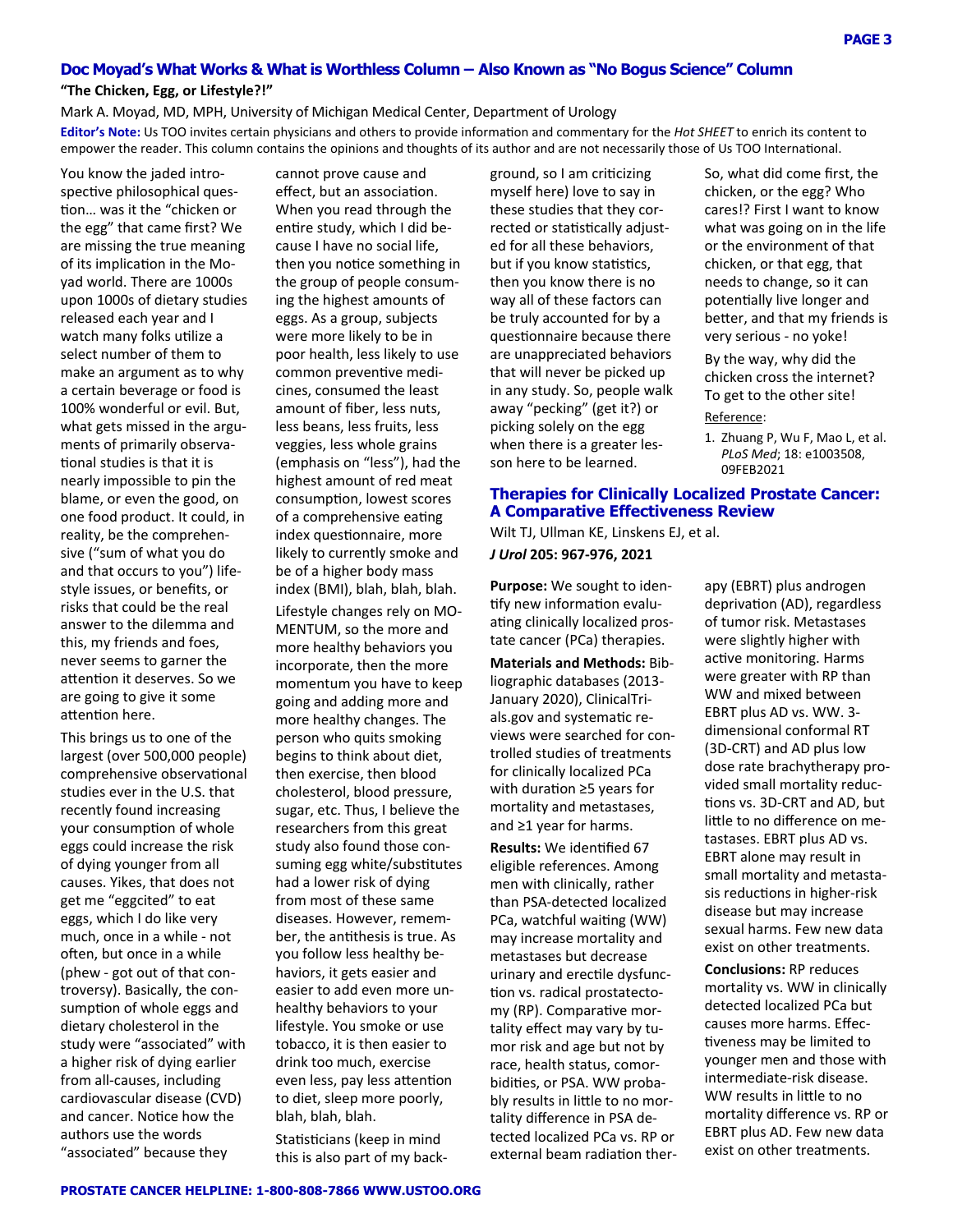# **Estimated Projection of US Cancer Incidence and Death to 2040**

Rahib L, Wehner MR, Matrisian LM, et al.

*JAMA Netw Open* **4: e214708, 2021** 

#### **Key Points**

**Question:** How will the landscape of cancer incidences and deaths change in the next 2 decades?

**Findings:** In this cross‐ sectional study, the results estimate that leading cancer incidences and deaths in the US will be notably different in the year 2040 vs. current rankings. Estimates included increases in melanoma inci‐ dence and deaths from pan‐ creatic and liver cancer, and decreases in prostate cancer (PCa) incidence and breast cancer deaths.

**Meaning: These estimates** will be important to guide research, health care, and health policy efforts and em‐ phasize the importance of cancer screening, early de‐ tection, and prevention.

**Importance:** Coping with the current and future burden of cancer requires an in‐depth understanding of trends in cancer incidences and deaths. Projecting these trends will be important to guide future research fund‐ ing allocations, health care planning, and health policy.

**ObjecƟve:** To esƟmate can‐ cer incidences and deaths in the US to the year 2040.

**Design and Setting: This** cross-sectional study's estimated projection analysis used population growth projections and current population-based cancer incidence and death rates to calculate the changes in incidences and deaths to the year 2040. Cancer‐specific incidences and deaths in the US were estimated for the most common cancer types. Demo‐ graphic cancer‐specific delay‐ adjusted incidence rates from the Surveillance, Epide‐ miology, and End Results Program were combined with US Census Bureau popu‐ lation growth projections (2016) and average annual percentage changes in inci‐ dence and death rates. Sta‐ tistical analyses were performed from July 2020 to February 2021.

#### **Main Outcomes and Measures:** Total cancer inci‐ dences and deaths to the year 2040.

**Results:** This study estimated that the most common can‐ cers in 2040 will be breast (364,000 cases); second mel‐ anoma (219,000 cases); third lung (208,000 cases); fourth colorectal (147,000 cases);

PCa drops to the fourteenth most common cause of can‐ cer (66,000 cases). Lung can‐ cer (63,000 deaths) was estimated to continue as the leading cause of cancer‐ related death, with pancre‐ atic cancer (46,000 deaths) and liver and intrahepatic bile duct cancer (41,000 deaths) surpassing colorectal cancer (34,000 deaths) to become the second and third most common causes of can‐ cer‐related death, respec‐ tively. Breast cancer (30,000 deaths) was estimated to decrease to the fifth most common cause of death.

**Conclusions and Relevance:**

Findings suggest that there will be marked changes in the landscape of cancer inci‐ dence and deaths by 2040.

findings underscore the po‐ tential value of surveillance.

> "Our findings add to current evidence suggesting that men with a high genetic risk may benefit from a targeted PCa screening program, aim‐ ing at detecting a potentially lethal PCa while it is still curable," she said.

Charles Swanton, MBPhD, of the Francis Crick Institute and UCL Cancer Institute in London, raised the possibility that competing risk issues could be at play.

"If a healthy lifestyle leads to longer life," he asked, "does that make it more likely that patients will live long enough to die from their PCa be‐ cause they are not dying from cardiovascular disease, complications of diabetes, etc.? In that case, is the healthy lifestyle really affecting PCa at all?"

*(ConƟnued on page 8)* 

**PAGE 4**

# **Healthy Lifestyle May Offset Genetic Risk in Prostate Cancer** (Continued from page 1)

sionals Follow‐up Study. Men were divided into quartiles according to genetic risk.

The investigators also classified the men using a validat‐ ed lifestyle score. For this score, one point was given for each of the following: not currently smoking or having quit 10 or more years ago, body mass index under 30 kg/m<sup>2</sup>, high vigorous physical activity, high intake of tomatoes and faƩy fish, and low intake of processed meat. Men with 1‐2 points were considered the least healthy, those with 3 points were moderately healthy, and those with 4‐6 points were considered the healthiest.

The outcomes assessed were overall PCa and lethal PC (i.e., metastaƟc disease or PCa‐specific death).

At a median follow‐up of 18 years, 2,111 cases of PCa cancer were observed. After

a median follow‐up of 22 years, 238 lethal PCa events occurred.

Men in the highest genetic risk quartile were 5 times more likely to develop PCa (Hazard RaƟo [HR], 5.39; 95% confidence interval [CI], 4.59‐ 6.34) and 3 Ɵmes more likely to develop lethal PCa (HR, 3.43; 95% CI, 2.29‐5.14), vs. men in the lowest genetic risk quartile.

Adherence to a healthy life‐ style did not decrease the overall risk of PCa (HR, 1.01; 95% CI, 0.84‐1.22), nor did it affect men in the lower ge‐ netic risk quartiles.

However, healthy lifestyle did appear to affect men in the highest genetic risk quartile. Men with the highest healthy lifestyle scores had roughly half the risk of lethal PCa when compared with the men with the lowest lifestyle scores (3% vs. 6%).

Plym observed that the rate of lethal disease in men with the best lifestyle scores matched the rate for the study population as a whole (3%), suggesting that healthy lifestyle may counterbalance high genetic risk.

She added that previous re‐ search has confirmed physi‐ cal activity as a protective factor, but more study is needed to shed light on the relative benefit of the healthy lifestyle components.

In addition, further research is needed to explain why the benefit was limited to lethal PCa risk in men with the highest genetic risk.

Plym speculated that genetic variants contributing to a high PRS may also be the variants that have the strongest interaction with lifestyle factors. "For men with a genetic predisposition to PCa," she added, "these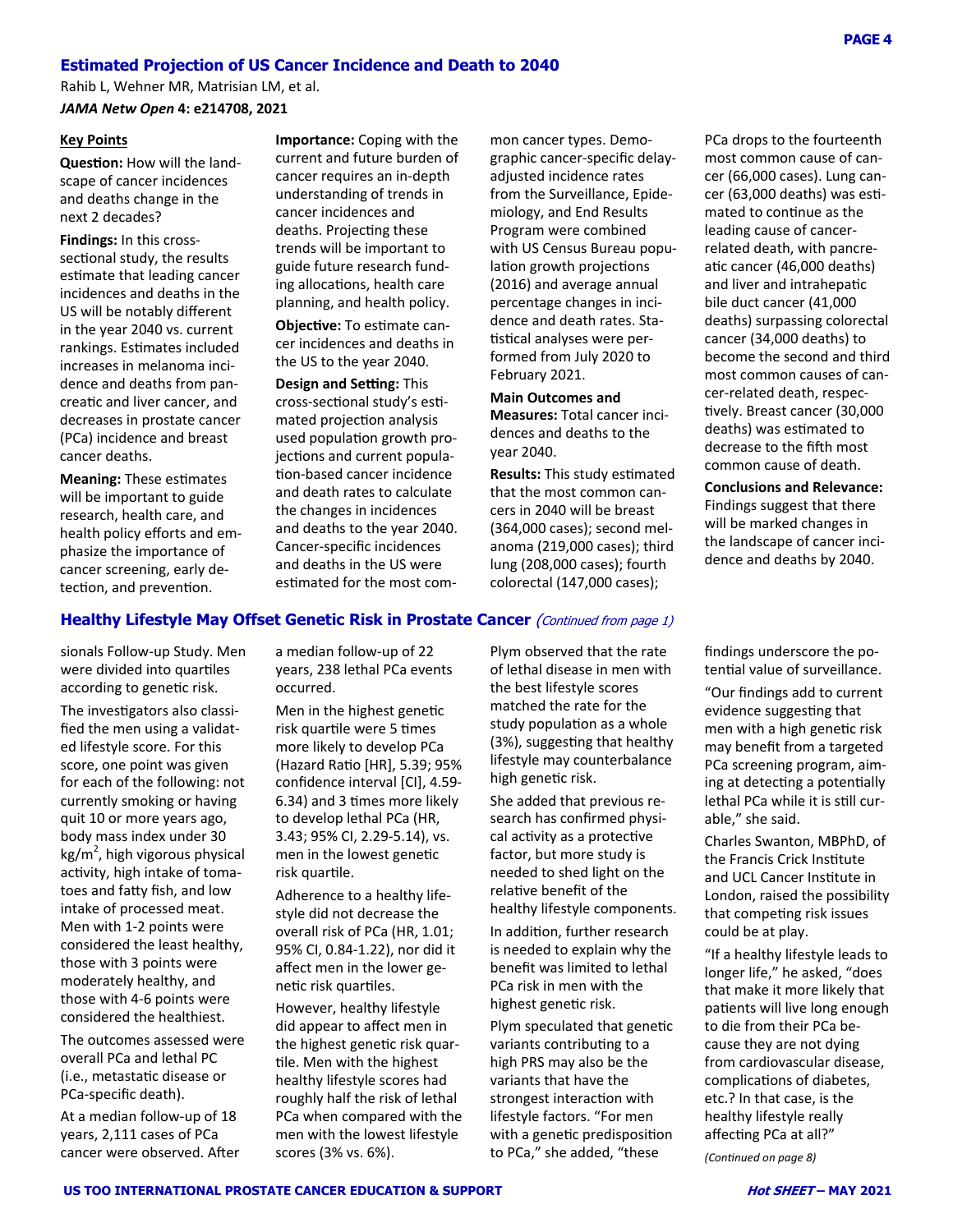#### **More Benefit with Taxane for Aggressive Metastatic Prostate Cancer** (Continued from page 1)

survival (OS) of approximate‐ ly 3 years," the authors not‐ ed. However, a subset of men with adverse clinical features had worse out‐ comes. The adverse features included visceral metastases, rapid progression on andro‐ gen deprivation therapy (ADT), performance status, and elevated lactate dehy‐ drogenase and alkaline phos‐ phatase.

"OpƟmal first‐line treatment for poor‐prognosis mCRPC remains undetermined," the authors continued. "Some evidence suggests that ag‐ gressive cancers might be less dependent on androgen receptor (AR) signaling. For example, somatic defects in RB1, TP53, and AR genes enrich for poor prognosis and poor outcomes with AR‐ PI. However, this does not preclude response to taxane‐ based therapy.

"In general, ARPIs are the preferred first‐line therapy for mCRPC because of prov‐ en survival benefits and tol‐ erability," they stated. Con‐ sensus guidelines for poor‐ prognosis mCRPC have sug‐ gested upfront chemothera‐ py, but the recommendation has limited clinical evidence support.

To investigate a potential preferred first‐line treatment sequence, authors conducted a multicenter randomized trial limited to men with poor prognosis mCRPC and no prior exposure to an ARPI. Men received either caba‐ zitaxel plus prednisone or investigator's choice of abiraterone or enzalutamide plus prednisone. Granulocyte colony stimulating factor (GCSF) was allowed but not mandated.

Treatment continued until disease progression, unac‐ ceptable toxicity, or with‐ drawal of patient consent.

Progression was defined as a two‐level or greater increase in performance status or change in cancer therapy for worsening cancer‐related symptoms, PSA progression, or radiologic (X‐ray) progres‐ sion. Crossover to the alter‐ nate therapy was allowed at progression, provided that the patient continued to meet eligibility criteria.

The primary endpoint was composite investigator assessed CBR (PSA decline ≥50%, measurable X‐ray re‐ sponse, or stable disease for ≥12 weeks in the absence of other indicators of disease progression. At investigator's discretion, men with PSA progression only could con‐ tinue treatment.

Data analysis comprised 95 randomized patients with a median follow‐up of 21.9 months. The primary‐ endpoint analysis showed that men treated with caba‐ zitaxel had superior CBR (P=0.039, *a staƟsƟcally significant difference*). Men ran‐ domized to cabazitaxel had a median OS of 37.0 vs. 15.5 months with an ARPI (a 42% reduction in the survival hazard for the cabazitaxel arm), but the difference did not achieve statistical significance (P=0.073). Median PFS with cabazitaxel vs. an ARPI was 5.3 vs. 2.8 months, respec‐ tively (Hazard Ratio [HR] 0.87,  $P=0.52$ ).

First‐line grade ≥3 treatment‐ related adverse events that occurred more often with cabazitaxel were neutropenia (32 vs. 0%), diarrhea (9 vs. 0%), and infection (9 vs. 0%). Biomarker analysis showed that a baseline ctDNA above the median and on‐treatment ctDNA increase predicted a shorter time to disease progression (HR 2.38, P<0.001 and HR 4.03, P<0.001). Base‐ line ctDNA fraction >30%

ctDNA was associated with markedly worse OS as com‐ pared with men who had un‐ detectable baseline ctDNA (HR 38.22, P<0.001).

"The study provided evidence to support clinicians' intuition favoring chemotherapy as initial treatment for men with aggressive mCRPC and no prior exposure to an ARPI," said Moshe Ornstein, MD, of the Cleveland Clinic. "Many of us in the field intuitively think of using chemotherapy for patients who we consider as having more aggressive dis‐ ease, but having randomized data to support it is im‐ portant," he stated. "Patients who might otherwise be given ARPI should at least be considered for a taxane‐ based chemotherapy, espe‐ cially if they have a more ag‐ gressive phenotype... The initial clinical benefit is important for patients."

*MedPage Today 12 April 2021* 

#### **Patient-Reported Health Status, Comorbidity Burden, and Prostate Cancer Treatment**

McMahon S, Basak R, Zhou X, et al. *Urology* **149: 103‐109, 2021**

**ObjecƟve:** To determine whether patient-reported health status, more so than comorbidity, influences treatment in men with local‐ ized prostate cancer (PCa). **Methods:** Using Surveillance, Epidemiology, and End Re‐ sults data linked with Medi‐ care claims and CAHPS sur‐ veys, we idenƟfied men aged 65‐84 diagnosed with local‐ ized PCa from 2004 to 2013 and ascertained their National Cancer Institute (NCI) comorbidity score and pa‐ tient-reported health status. Adjusting for demographics and cancer risk, we examined the relationship between these measures and the treatments given to the over‐ all cohort, low‐risk men aged 65‐74, intermediate/high‐risk

men aged 65‐74, and men aged 75‐84.

**Results:** Among 2,724 men, 43.0% rated their overall health as Excellent/Very Good, while 62.7% had a comorbidity score of 0. Be‐ yond age and cancer risk, pa‐ tient-reported health status was significantly associated with treatment. Compared to men reporting Excellent/Very Good health, men in Poor/Fair health less often received treatment (odds ratio [OR] 0.71, 95% confidence interval [CI] 0.56‐0.90). Younger men with intermediate/high‐risk cancer in Good (OR 0.60, 95% CI 0.41‐0.88) or Fair/Poor (OR 0.49, 95% CI 0.30‐0.79) health less often underwent prostatectomy vs. radiation compared to men in Excellent/ Very Good health. In contrast,

men with NCI comorbidity score of 1 more often received treatment (OR 1.37, 95% CI 1.11‐1.70) compared to men with NCI comorbidity score of 0.

**Conclusion: Patient-reported** health status drives treatment for PCa in an appropriate di‐ rection, whereas comorbidity has an inconsistent relationship. Greater understanding of this interplay between sub‐ jective and empiric assessments may facilitate more shared decision‐making in PCa care.

**Be Sure to Follow Us TOO on Facebook:** 

www.facebook.com/ UsTOOInternational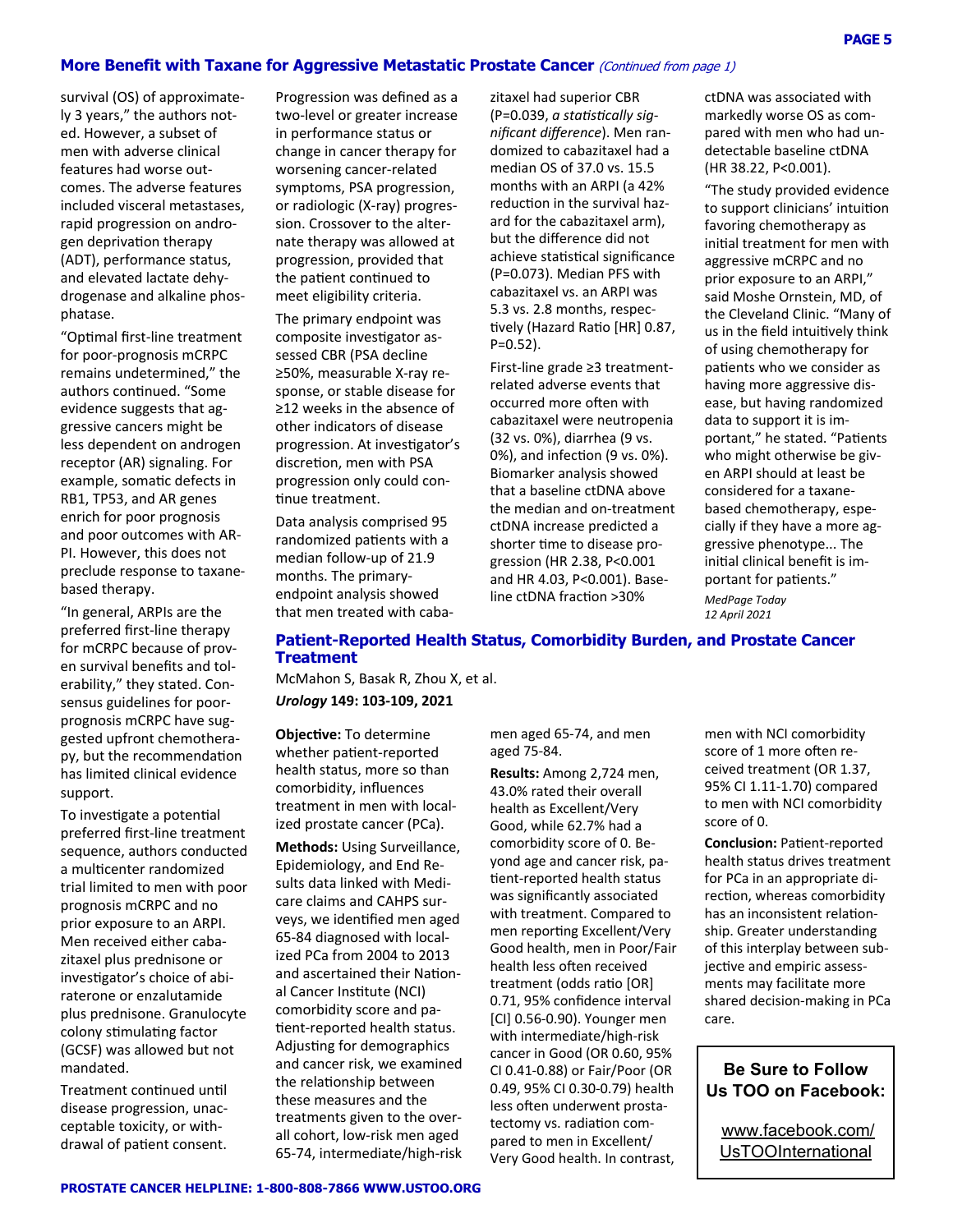#### **Jump in Cancer Diagnoses at 65 Implies Patients Wait for Medicare, According to Study**

A couple of years ago, Joseph Shrager, MD, professor of cardiothoracic surgery at Stanford School of Medicine, noticed a statistical anomaly in his practice. It seemed that patients were diagnosed with lung cancer at a surprisingly higher rate at 65 years old than, say, at 64 or 66.

He talked it over with his thoracic surgeon colleagues who said they were seeing something similar. They won‐ dered if the jump in diagno‐ ses might be due to patients delaying care until they became Medicare eligible at 65.

"If this were true, and pa‐ tients were delaying screenings or treatments for can‐ cer, it could impact their sur‐ vival," Shrager said. A quick exploratory analysis of their own practices showed a twofold increase in lung cancer surgeries in 65‐year‐olds vs. 64‐year‐olds. "We decided to explore this, and its broader implications, in a larger population," Shrager said.

In the study published online March 29 in the journal *Cancer*, the researchers found a substantial rise nationwide in new diagnoses at 65 – not only for lung cancer but also for breast, colon, and pros‐ tate cancer (PCa) – the 4 most common in the U.S.

Researchers analyzed data from a national database of patients who were 61-69 years old and were diag‐ nosed with lung, breast, co‐ lon, or PCa from 2004 to 2016. Patients included 134,991 with lung cancer, 175,558 with breast cancer, 62,721 with colon cancer and 238,823 with PCa.

There was a greater jump in cancer diagnoses at the tran‐ sition from 64 to 65 than at all other age transitions, the research showed. Lung can‐ cer rates consistently in‐ creased 3‐4% each year for

people aged 61 to 64, then at 65 that percentage doubled. The increase was even more pronounced in people with colon cancer, which showed an annual growth rate of just 1‐2% in the years leading up to Medicare eligibility, then jumped to nearly 15% at 65. In the years following age 65, diagnosis rates declined for all cancers, the study found.

The study showed that in‐ sured cancer patients (lung, breast, colon, prostate) older than 65 are more likely to undergo surgical interven‐ tion, and they had lower 5year cancer‐specific mortality rates than did their younger uninsured counterparts.

"Collectively, these results demonstrate that Medicare eligibility, an event coinci‐ dent with becoming 65 years old, is associated with a rise in early‐stage cancer diagno‐ ses and a resulting survival benefit," authors concluded.

The researchers proposed that a number of factors cause 61‐ to 64‐year‐olds to wait for medical treatments and screenings until Medicare eligibility kicks in.

"These individuals often lack insurance as a result of early retirement, pre-existing conditions hindering renewal, the high cost of private insur‐ ance and other causes," the study said, noting that 1325% of this group of adults are uninsured or have a gap in medical coverage at some point preceding eligibility.

"Prior research shows that medical insurance is a strong predictor of receiving appro‐ priate care, promoting earlier diagnosis and improved out‐ comes," the study noted.

"If you don't get the right screening or prompt diagno‐ sis you are going to have lower cure rates," Shrager said. "This study underlines the important difference that some sort of Medicare ex‐ pansion could make." *Stanford University Medical Center* 

*31 March 2021* 

# **Inadequacies in Genetic Testing Referrals and Counseling in Prostate Cancer**

Suri Y, Nandagopal L, Basu A *J Clin Oncol* **38 (suppl 29): 43, 2020** 

**Background:** Recent studies recognize the high preva‐ lence of germline mutations in genes affecting DNA repair in men with prostate cancer (PCa). In recognition of their growing clinical significance, the NCCN (National Comprehensive Cancer Network) guidelines recommend ge‐ netic counselling (GC) in PCa patients with certain risk factors. The application of these guidelines in clinical practice were evaluated.

**Methods:** All new clinic visits of PCa patients at UAB (University of Alabama at Birmingham) from January 2019 to June 2019 were identified and analyzed. We constructed a flow diagram of the UAB two‐step referral model, performed a chart review, and analyzed the new clinic visits. We then sent a 10-item questionnaire to providers at UAB to collect information on germline genetic testing patterns, general approach to testing, and the barriers of GC, and ac‐ tions to overcome barriers.

**Results:** From January to June 2019, 57 new PCa pa‐ tients were seen, of which 23 had metastatic disease, 20 had high‐ or intermediate‐ risk localized disease, and the remaining had biochemical recurrence. In total, 38 men had an indication for GC. The most common indication was metastaƟc disease in 23 (40%) and localized high‐risk in 15 (26%). Significantly, 33% of 24 patients with early onset PCa < 60 years did not meet NCCN defined criteria for testing. Only 39% of the 38 eligible men were re‐ ferred, with testing completed in 11% of those with indi‐ cations. The response rate to the survey was 91%; 30% of respondents reported that they would be comfortable completing GC themselves, and the most reported barri‐ er to providing the testing themselves was Ɵme, and lack of expertise/experience. 70% of providers cited that lack of genetics workforce was a barrier to genetic testing, and 60% cited lack of

knowledge of genetic testing and genetics and the inadequate coordination of referrals were barriers.

**Conclusions:** While most PCa patients seen in the oncology clinic meet criteria for GC, referrals are inconsistent, and only a handful of eligible patients complete testing. From the survey results, the areas that need to be im‐ proved from the provider's side are education and comfort with genetic testing. From a systems perspective, the need for more genetics workforce, and better process workflows are required to improve the uptake of genetic testing referral and testing. The interventions of practice transformation and education need to be implemented and tested at UAB to improve adherence to the NCCN guidelines for genetic testing of PCa.

**Check Out the Us TOO Advanced Prostate Cancer Brochure at:**  www.ustoo.org/AdvancedBrochure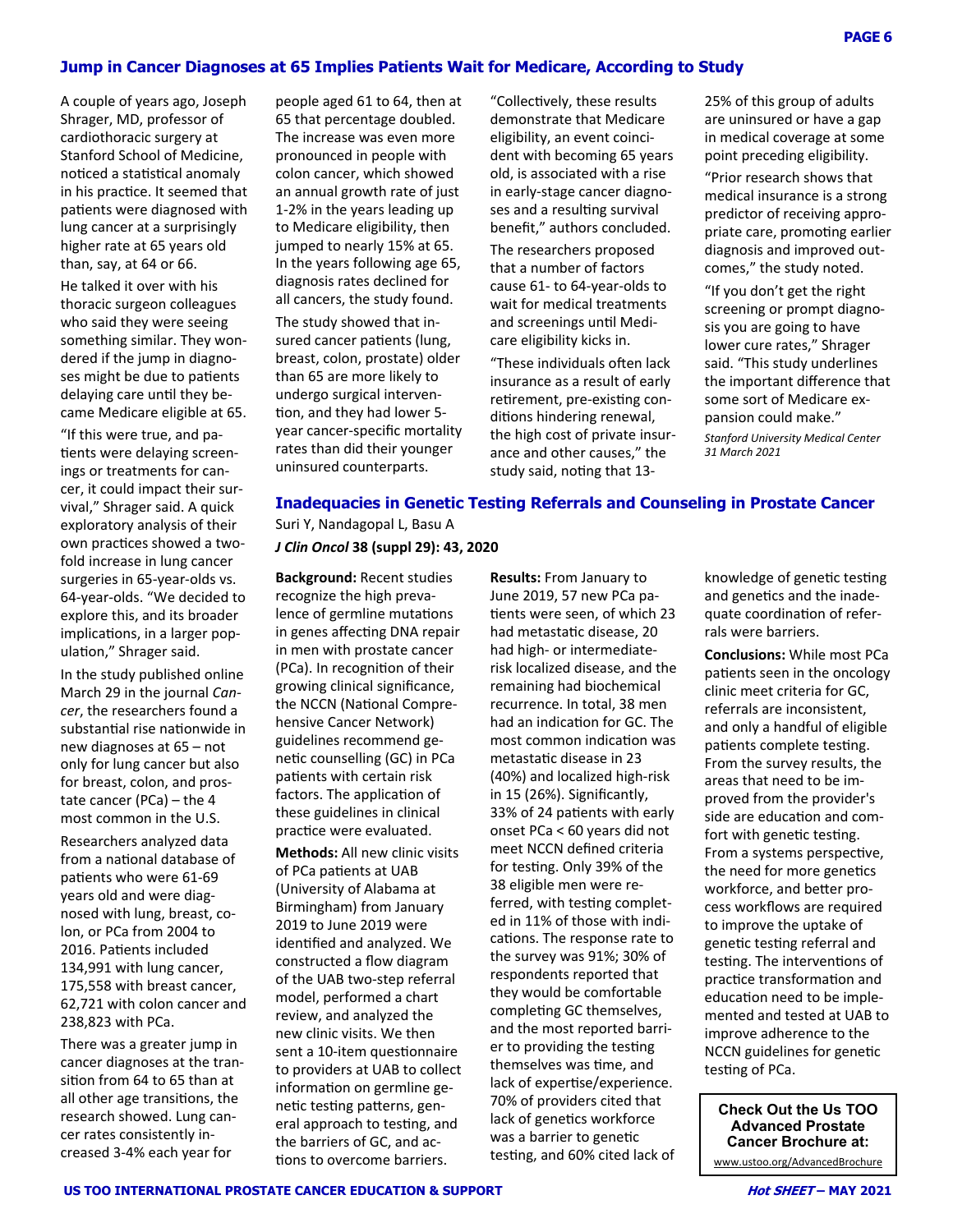### **Benefit, Harm, and Cost-Effectiveness Associated with Magnetic Resonance Imaging Before Biopsy in Age Based and Risk Stratified Screening for Prostate Cancer**

Callender T, Emberton M, Morris S, Pharoah PDP, Pashayan N *JAMA Netw Open* **4: e2037657, 2021** 

**Importance:** If magnetic resonance imaging (MRI) mitigates the overdiagnosis of prostate cancer (PCa) while improving the detection of clinically significant cases, including MRI in a screening program for PCa could be considered.

**ObjecƟve:** To evaluate bene‐ fit‐harm profiles and cost‐ effectiveness associated with MRI before biopsy compared with biopsy‐first screening for prostate cancer using age based and risk straƟfied screening strategies.

**Design, Seƫng, and ParƟci‐** pants: This decision analytical model used a life‐table approach and was conducted between December 2019 and July 2020. A hypothetical cohort of 4.48 million men in England aged 55 to 69 years were analyzed and followed‐ up to 90 years of age.

**Exposures:** No screening, risk stratified screening, and age based screening in the hypo‐ theƟcal cohort. Age based screening consisted of PSA screening every 4 years in men between the ages of 55 and 69 years. Risk stratified screening used age and poly‐ genic risk profiles.

**Main Outcomes and Measures:** The benefit‐harm profile (deaths from PCa, quality‐adjusted life‐years [QALY], overdiagnosis, and biopsies) and cost‐ effectiveness (net monetary benefit, from a healthcare system perspective) were analyzed. Both age based and risk stratified screening were evaluated using a biop‐ sy‐first and an MRI‐first diag‐ nostic pathway. Results were derived from probabilistic analyses and were discount‐ ed at 3.5% per annum.

**Results:** The hypothetical cohort included 4.48 million UK men, ranging in age from 55 to 69 years (median, 62 years). Compared with biop‐ sy‐first, age based screening, MRI‐first age based screening was associated with 0.9% (1,368; 95% uncertainty in‐ terval [UI], 1,370‐1,409) few‐ er deaths from PCa, 14.9% (12,370; 95% UI, 11,100‐ 13,670) fewer overdiagnoses, and 33.8% (650,500; 95% UI, 463,200‐907,000) fewer bi‐ opsies. At 10‐year absolute risk thresholds of 2% and 10%, MRI-first risk stratified screening was associated with between 10.4% (7,335; 95% UI, 6,630‐8,098) and 72.6% (51,250; 95% UI, 46,070‐56.890) fewer over‐ diagnosed cancers, respec‐ tively, and between 21.7% fewer MRIs (412,100; 95% UI, 411,400‐412,900) and

53.5% fewer biopsies (1,016,000; 95% UI, 1,010,000‐1,022,000), re‐ spectively, vs. MRI-first agebased screening. The most cost-effective strategies at willingness‐to‐pay thresholds of US \$26,000 and \$39,000 per QALY gained were MRI‐ first risk-stratified screening at 10‐year absolute risk thresholds of 8.5 and 7.5%, respectively.

**Conclusions and Relevance:** In this decision analytical model of a hypothetical cohort, an MRI-first diagnostic pathway was associated with an improved benefit‐harm profile and cost-effectiveness of PCa screening vs. biopsy‐ first screening. Improvement was greater when using risk stratified screening based on age and polygenic risk profile and may warrant evaluation in prospective studies.

# **Research Uncovers Additional Treatment Option in Prostate Cancer**

The standard treatment for advanced metastatic prostate cancer (PCa) is androgen deprivation therapy (ADT). However, 1/3 of men will become resistant and devel‐ op castration-resistant PCa cancer (CRPC). A new study, by Karolinska Institutet and others, shows that estrogen receptor beta (β; ERβ) ago‐ nists together with ADT could be a useful treatment.

ADT is based on the use of hormones to cause chemical castration and is the usual treatment of metastaƟc PCa. And even if this is an efficient way to treat PCa in the short term, some will build up a resistance to ADT and devel‐ op fatal CRPC. For this rea‐ son, there is a clear need for alternative treatments. ERβ is a tumor suppressor

and its role in PCa treat‐ ments and prevention has been investigated for more than 20 years. ERβ expres‐ sion is lost as PCa progresses. But a new study published in the *Proceedings of the Na-Ɵonal Academy of Sciences* (PNAS), by Karolinska Institutet, University of Houston, University of Texas MD An‐ dersson Cancer Center and Barmherzige Schwestern Hospital shows that the nu‐ clear transport of epidermal growth factor receptor (EGFR) could be a target of ERβ agonist treatment. Immunochemical staining of sequential sections in tissue arrays indicated that ERβ was expressed in both luminal and basal prostate epithelial cells. But the androgen re‐ ceptor (AR) was only ex‐ pressed in luminal cells and

not in basal cells. This is the reason why ADT can prevent the spread of AR-positive cancer cells but has no effect on basal cells.

Increased EGFR nuclear translocation seen with finasteride is markedly reduced by adding ERβ agonist, isofla‐ vone, suggesting it may prevent onset of tyrosine kinase driven cancers.

"This study provides further evidence that ERβ agonists may be a good medicine vs. certain forms of PCa," says Professor Jan‐Åke Gustafsson at the Department of Biosci‐ ences and Nutrition, KI. "This is a line of research that we intend to continue working with."

*Karolinska InsƟtutet 29 March 2021* 

# **Join a Virtual Prostate Cancer Support Group**

While we all must remain safe and socially distant due to COVID-19 restrictions, it is important for everyone to continue to monitor and address their health concerns, and stay con‐ nected to others. Us TOO has virtual prostate cancer support groups that continue to meet regularly and host guest speakers. These meetings can be accessed by phone or by internet, and can be attended from any location. For a list of groups, please visit:

**www.ustoo.org/virtual-ustoo-support-groups**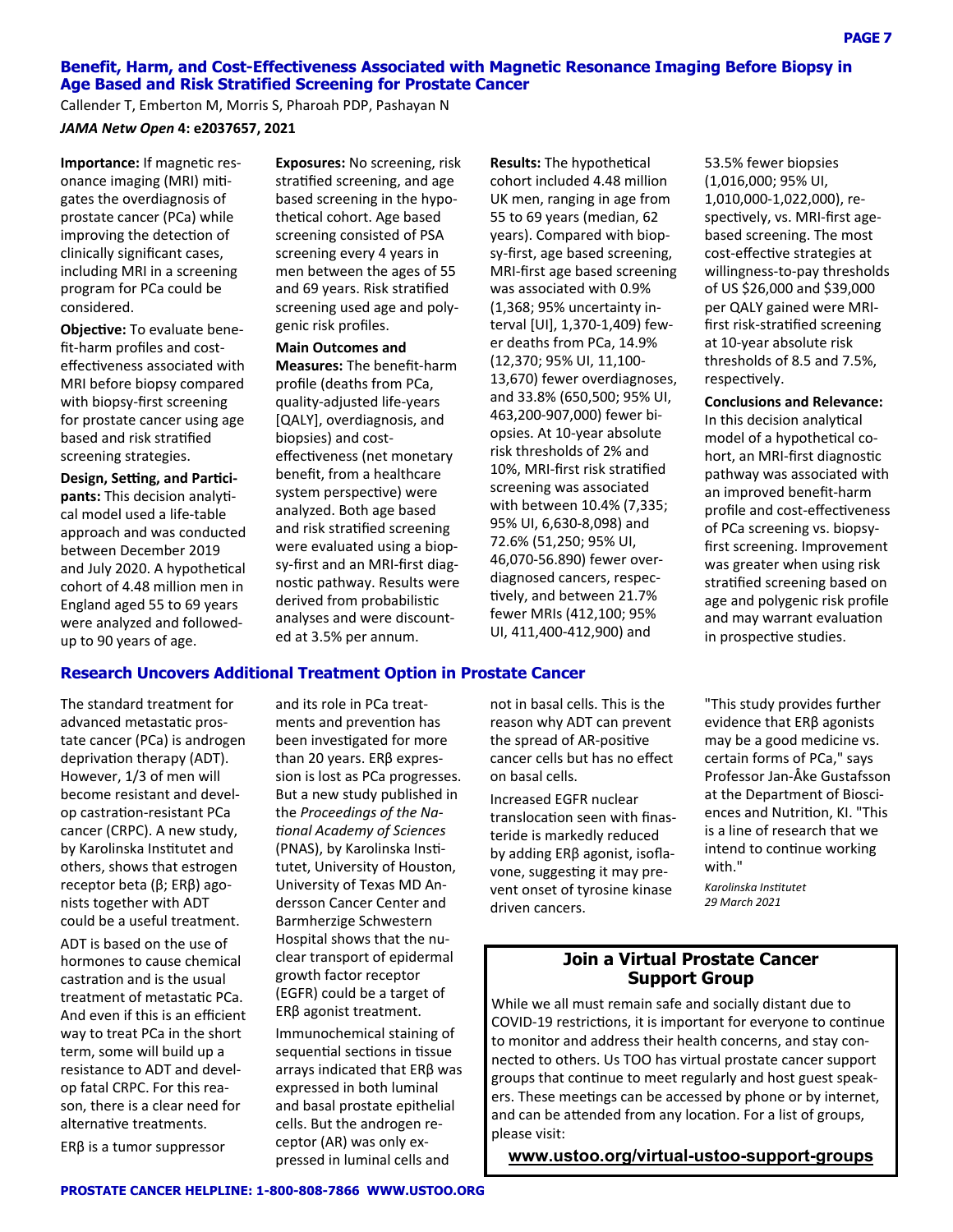#### **Magnetic Resonance Imaging-Targeted and Systematic Biopsy for Detection of Grade Progression in Patients on Active Surveillance for Prostate Cancer**

Yerram NK, Long L, O'Connor LP, Wang AZ, Ahdoot M, et al.

**J Urol 205: 1352‐1360, 2021**

**Purpose:** Active surveillance (AS) for patients with lowand intermediate‐risk pros‐ tate cancers (PCa) is becom‐ ing a more utilized option in recent years. However, the use of magnetic resonance imaging (MRI) and imaging‐ targeted biopsy for monitor‐ ing grade progression has been poorly studied in this population. We aim to define the uƟlity of MRI‐targeted biopsy and systemaƟc biopsy in an AS population.

**Materials and Methods:** Be‐ tween July 2007 and January 2020, patients diagnosed with PCa who elected AS were monitored with pros‐ tate MRI, imaging‐targeted biopsy and standard system‐ atic biopsy. Patients were eligible for surveillance if diagnosed with any volume Gleason grade 1 disease and select Gleason grade 2 dis‐ ease. Grade progression

(Gleason grade 1 to ≥2 dis‐ ease and Gleason grade 2 to ≥3 disease) for each biopsy modality was measured at 2 years, 4 years, and 6+ years.

**Results:** In total, 369 patients had both MRI‐targeted and systematic biopsy and were surveilled for at least 1 year. At 2 years, systematic biopsy, MRI‐targeted biopsy and combined biopsy (systemaƟc + imaging‐ targeted) detected grade progression in 44 patients (15.9%), 73 patients (26.4%) and 90 patients  $(32.5%)$ , respectively. MRI-targeted biopsy detected more cancer grade progression compared to systematic biopsy in both the low‐ and intermediate‐ risk populations (p  $<0.001$ ). Of all 90 grade progressions at the 2-year time point, 46 (51.1%) were found by MRI‐ targeted biopsy alone and missed by systematic biopsy.

**Conclusions:** MRI‐targeted biopsy detected significantly more grade progressions in our AS cohort compared to systematic biopsy at 2 years. Our results provide compel‐ ling evidence that prostate MRI and imaging‐targeted biopsy should be included in contemporary active surveillance protocols.

#### **Genetic Risk of PCa**

(Continued from page 4)

Plym responded that, among those in the highest genetic risk group with an unhealthy lifestyle, the increased risk for prostate cancer exceeded the risk for other illnesses. Presented at the 2021 AACR Annual meeting, abstract 822 *Medscape Medical News 15 April 2021* 

#### **Prostate RT**

#### (Continued from page 1)

prostate RT in this cohort was associated with a clini‐ cally significant OS improve‐ ment."

The authors noted that their cohort predated the debut of docetaxel and potent andro‐ gen receptor pathway inhibi‐ tors for use in mHSPC. "Whether the benefit of prostate RT in mHSPC will persist when used in addition to these therapies – or in‐ deed, be enhanced by co‐ administration with these therapies – awaits the results of trials in progress."

*Renal & Urology News 19 April 2021* 

Video is now available of our March 25th webinar on **Diet-Related Health Disparities Within the Black Community**

View the video at: www.ustoo.org/ustoo-video

#### **Hot SHEET Personal Subscriptions Available**

We can deliver the *Hot SHEET* newsletter right to your home or office. Support the creation and distribution of the *Hot SHEET* with a suggested annual subscription donation of \$35 for 12 issues (includes shipping and handling). To obtain an order form or to order online, go to: www.ustoo.org/Hot Sheets.asp, or Call 1‐800‐808‐7866 (1‐800‐80‐USTOO).

#### **OUR MISSION:**

TO RAISE AWARENESS AND PROVIDE EDUCATIONAL RESOURCES AND SUPPORT SERVICES TO THOSE AFFECTED BY PROSTATE CANCER TO HELP THEM LEARN TO **FIGHT** THIS DISEASE. THE POWER OF US TOO IS IN HELPING MEN AND THOSE WHO LOVE THEM BY TRANSFORMING RESIGNATION INTO **DETERMINATION** AND FEAR INTO **HOPE**.



**US TOO INTERNATIONAL** PROSTATE CANCER EDUCATION & SUPPORT NETWORK **www.ustoo.org SUPPORT • EDUCATE • ADVOCATE** 

| <b>US TOO INTERNATIONAL TAX DEDUCTIBLE DONATION</b>                                                                                                                     |                                                                                                                   |  |  |  |  |
|-------------------------------------------------------------------------------------------------------------------------------------------------------------------------|-------------------------------------------------------------------------------------------------------------------|--|--|--|--|
|                                                                                                                                                                         |                                                                                                                   |  |  |  |  |
|                                                                                                                                                                         |                                                                                                                   |  |  |  |  |
|                                                                                                                                                                         |                                                                                                                   |  |  |  |  |
|                                                                                                                                                                         |                                                                                                                   |  |  |  |  |
|                                                                                                                                                                         | Please accept my enclosed tax-deductible donation to Us TOO International, a non-profit $501(c)(3)$ organization. |  |  |  |  |
| Amount: 650 16.1 \$75 16.100 16.100 \$200 0ther: \$                                                                                                                     |                                                                                                                   |  |  |  |  |
|                                                                                                                                                                         |                                                                                                                   |  |  |  |  |
|                                                                                                                                                                         |                                                                                                                   |  |  |  |  |
| $\Box$ Check here if you wish to remain anonymous Annual Report donor recognition listing<br>US TOO INTERNATIONAL, 2720 S. RIVER ROAD, SUITE 112, DES PLAINES, IL 60018 |                                                                                                                   |  |  |  |  |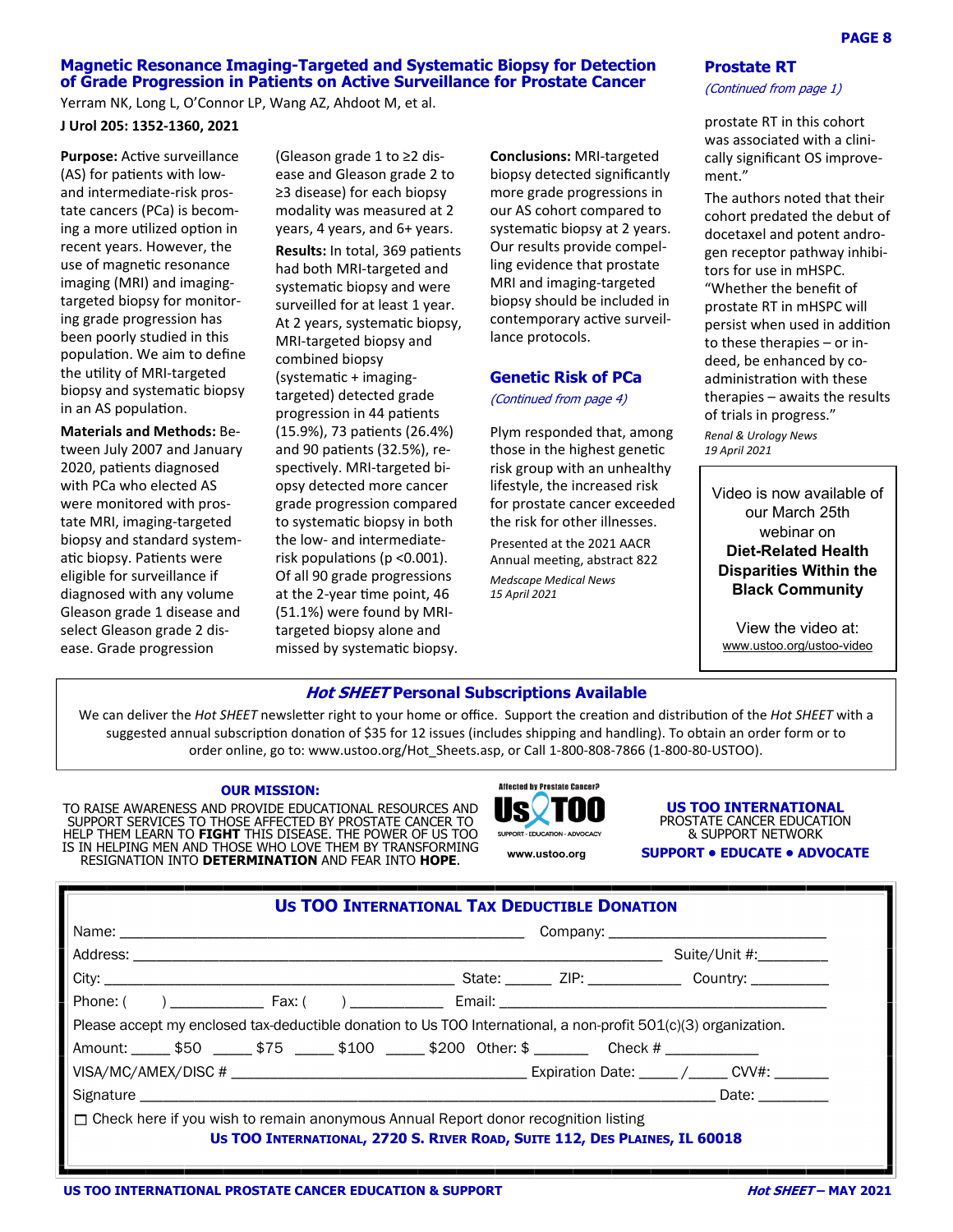# **Between the Sheets...** *May 2021*

This column provides the platform for experts in the field to help men and women by providing answers to questions about sexual health and intimacy challenges that can result from prostate cancer treatment.

Check out Feature on sex asset This column was compiled with the help of Dr. Jeffrey Albaugh, PhD, APRN, CUCNS, Director of Sexual Health at NorthShore University HealthSystem and at Jesse Brown VA Medical Center in Chicago, IL. Dr. Albaugh is a board-certified advanced practice urology clinical nurse specialist, certified sexuality counselor and trained relationship counselor. He has completed Level 1 and 2 training from the Gottman Institute and has also trained with Andrew Christensen, PhD in Integrative Behavioral Couples Therapy. In addition to his many publications in peer reviewed journals and chapters in books on sexual dysfunction, Dr. Albaugh published *Reclaiming Sex and Intimacy After Prostate Cancer Treatment*. He has been quoted in media and publications as an expert in the treatment of sexual dysfunction.

# **QUESTION FROM PROSTATE CANCER SURVIVOR:**

*I don't notice much difference between generic sildenafil and Viagra. Is there a difference? Why can't I take more than 100mg?*

# **RESPONSE FROM DR. JEFFREY ALBAUGH:**

*Thank you for your questions. Both generic sildenafil and Viagra contain the same chemical: sildenafil. They are the same chemical and should work equally in most men. I have worked with many men who have alternated between branded and generic sildenafil. Some of these men were taking both because insurance allows them a few a month and they use generics the rest of the time (due to the drastic cost difference). Men tell me all the time that they find no difference in the generic versus the branded version of sildenafil. Once in a while, a patient may complain about a particular side effect with one over the other and this is likely due to the other components of the pill (not the chemical of sildenafil, but the other substances in that particular pill). You should expect to get the same results with the generic versus the branded version of sildenafil. If you haven't used a discount coupon program like www.goodrx.com, it can be helpful in finding the lowest price at the pharmacies in your particular area. Sildenafil can cost as little as 30-50 cents a pill through those programs (versus up to about \$75 a pill in the past for branded pills). The same discount type programs can be used for other generic phosphodiesterase type 5 inhibitors (PDE-5i) with just as good of savings on generic tadalafil (the chemical of Cialis) and men find that generic tadalafil works as well as the branded medication.* 

*It is not recommended that you take more than the highest FDA approved dose of sildenafil, which is 100mg. The studies done with sildenafil show the benefits most outweigh the risks if you stay within that maximum dose. Higher doses could lead to more side effects. The most concerning side effects are lowering of the blood pressure and, thereby, possibly raising the heart rate. Remember these PDE-5is were designed to lower the blood pressure, initially, and then were discovered to help with erections. They do slightly lower the blood pressure at the FDA approved doses, but may lower the blood pressure more substantially at higher doses. As the blood pressure is lowered, the heart rate may increase, which is again of concern. The same concerns would hold true for any of the other PDE-5is (tadalafil, vardenafil and avanafil). Remember dosing is different for these other medications. For example, tadalafil is dosed at 5-20mg, so the highest FDA approved dose of tadalafil is 20mg, and that would be equivalent to sildenafil 100mgs. In general, you should be careful not to drink 3 or more equivalent units of alcohol with PDE-5is as that may lower your blood pressure, and also will not help your erectile function. It is important to work carefully with your prescriber to make sure you safely use each of these medications, especially in regard to other medications you may take that may interact with these medications.* 

# *You can access the new edition of my book at www.drjeffalbaugh.com.*

Watch Dr. Albaugh's presentation on sexual health and intimacy from the *Prostate Cancer Pathways for Patients and Caregivers* event recorded at NorthShore University HealthSystem in Skokie, IL on November 3, 2018 at https://www.youtube.com/watch?v=Hiq0dDEb1l0&t=4483s.

# **Read previous issues of Between the Sheets at www.ustoo.org/BTS.**

Do you have a question about sexual health or intimacy? If so, we invite you to send it to Us TOO. We'll select questions to feature in future *Between the Sheets* columns.

# **Please email your question to: ustooBTS@ustoo.org**

**Or mail your letter to:** Us TOO International Between the Sheets 2720 S. River Road, Suite 112 Des Plaines, IL 0018